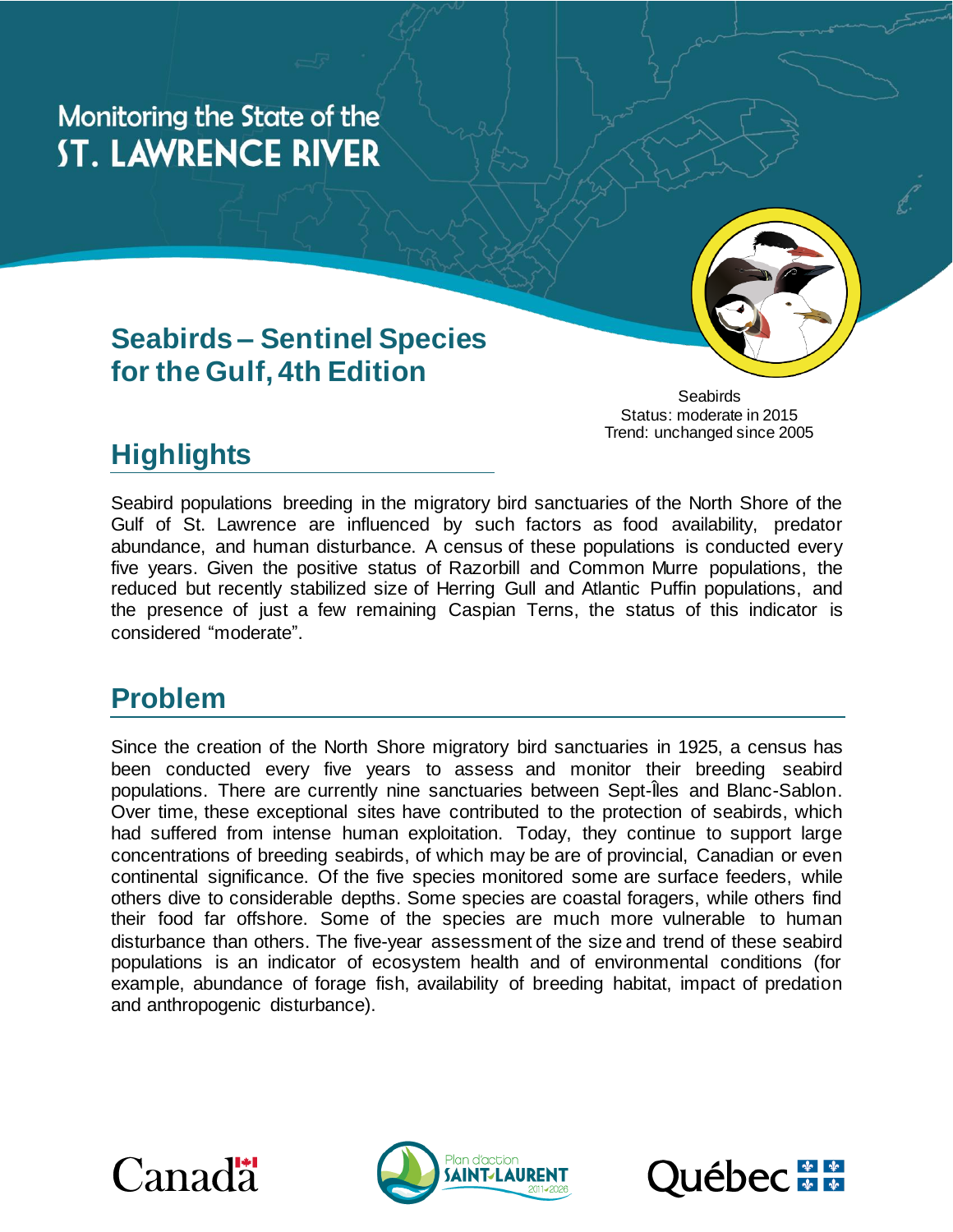#### **Study area**



Figure 1. The migratory bird sanctuaries of the North Shore of the Gulf of St. Lawrence are located between Sept-Îles and Blanc-Sablon

### **Key measures**

We take into account the current status as well as the recent (10 years; compared to 2005) and long-term (since 1982) population trends of five representative seabird species that breed in the Gulf of St. Lawrence. Variation of less than 25% is considered a relatively stable trend. The following criteria were used for determining the status and rating of populations:

- "Good" status and rating of 0: increasing (+25% or over) long- and short-term trends;
- "Moderate-good" status and rating of 1: long-term and short-term trends are increasing and stable, or stable and increasing (respectively);
- "Moderate" status and rating of 1: long-term and short-term trends either opposite (increasing and decreasing) or both stable;
- "Moderate-poor" status and rating of 1: long-term and short-term trends are decreasing (-25% or over) and stable, or stable and decreasing (respectively);
- "Poor" status and rating of 2: decline over the long and short terms.

The sum of the species population ratings define the overall status of the indicator (total of 0-1=good; 2-3=moderate-good; 4-6=moderate; 7-8=moderate-poor; 9-10=poor).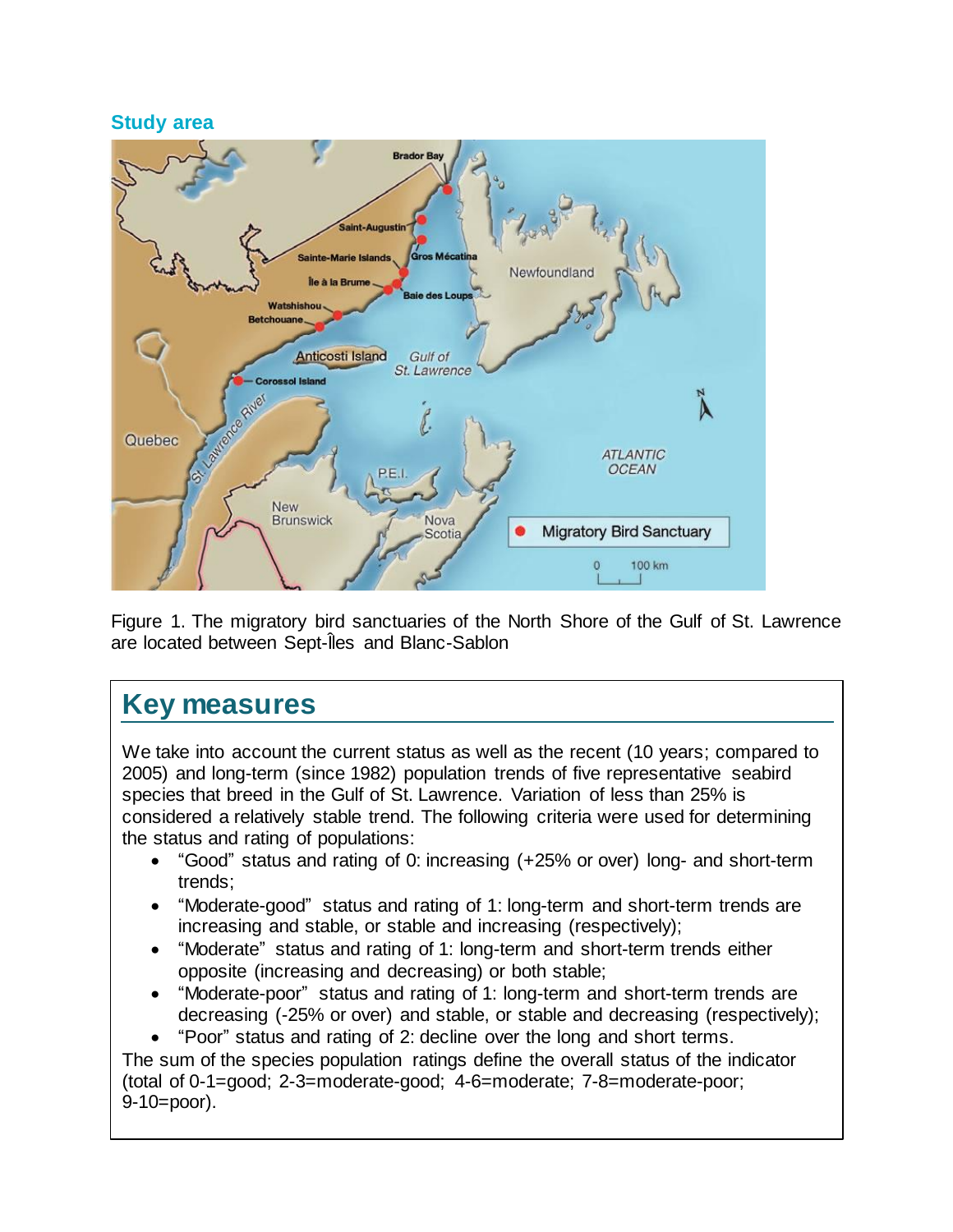# **Status and trends**

### **The Herring Gull: stable population after a sharp decline**

The Herring Gull was first afforded legal protection in 1925 under the Migratory Birds Convention, which was signed by Canada and the United Status in 1916. In the 1970s and 1980s, the species fed on the abundant supply of fish offal and discards thrown overboard by the thriving groundfish fisheries (cod in particular), and its population grew dramatically during this period. However, the collapse of the cod fishery as a result of overfishing cut off this food source and was the main cause of the sharp decline in Herring Gull numbers that followed (-70% between 1988 and 1993). Since then, the size of the population in North Shore sanctuaries has remained relatively stable (Figure 2).

Our data show a long-term decline (since 1982) and relative stability in the short term. The status of the Herring Gull population is considered "moderate-poor".



Figure 2. Population trend of the Herring Gull in North Shore migratory bird sanctuaries, 1925 to 2015

### **The Caspian Tern: a tiny and vulnerable population**

The Île à la Brume Migratory Bird Sanctuary near La Romaine is the only regular Caspian Tern breeding site in Quebec. The five-year census of seabirds in the North Shore migratory bird sanctuaries recorded a breeding colony of between 60 and 90 birds at the site until 1950, the year in which the species was first absent. From 1955 to 1965, the number of birds declined dramatically from 76 to 10. This tiny colony has somehow survived, although no birds were observed in either 1993 or 1999 (Figure 3). Three Caspian Terns appear to have nested there in 2005 and 2010, and one nest was discovered in 2015. The status of such a minute population is obviously of concern and is considered "poor". In the Île à la Brume Migratory Bird Sanctuary, the species may be affected by human disturbance and exploitation.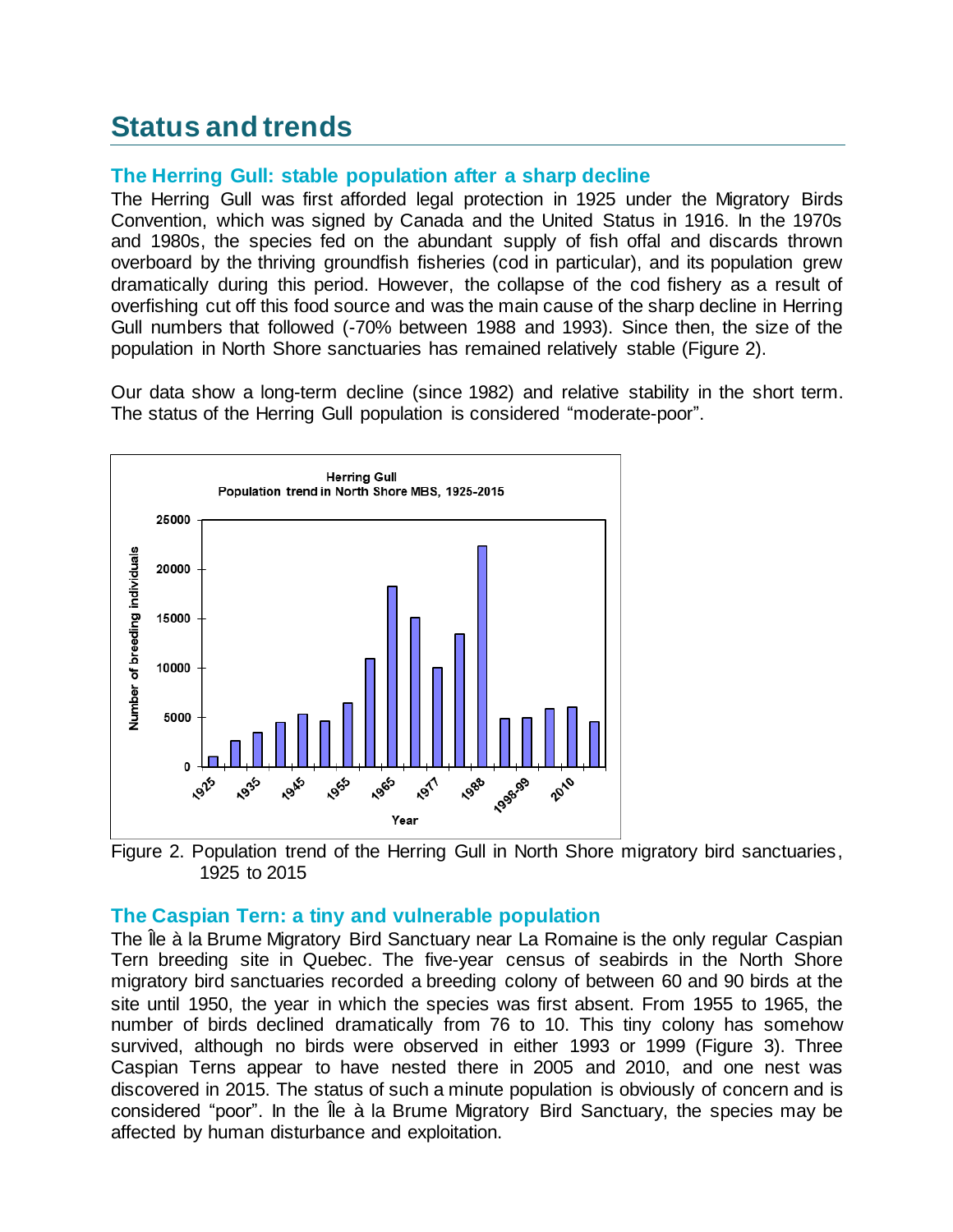

Figure 3. Population trend of the Caspian Tern in the Île à la Brume migratory bird sanctuaries, 1925 to 2015

#### **The Alcidae: differing trends in the Razorbill, Common Murre and Atlantic Puffin**

By creating migratory bird sanctuaries on the North Shore in 1925, the federal government contributed to the preservation of severely decimated Alcidae populations, which had been commercially exploited for decades for their meat, feathers and eggs. Common Murre, Razorbill and Atlantic Puffin populations remained relatively stable up to the 1960s. In the following decade however, despite the existing regulations, the populations of the three species reached their lowest levels. It is likely that this was the result of the popularity of outboard motors, which made the access to the sanctuaries by boat much easier. Surveillance in the sanctuaries was therefore subsequently increased.

The number of Common Murres breeding in North Shore sanctuaries grew rapidly between 1972 and 1993. In fact, except for a sudden 51% decline between 1999 and 2005, its numbers continued to increase (Figure 4). Because of this upward trend, both in the short and long term, the status of this species' population is considered "good".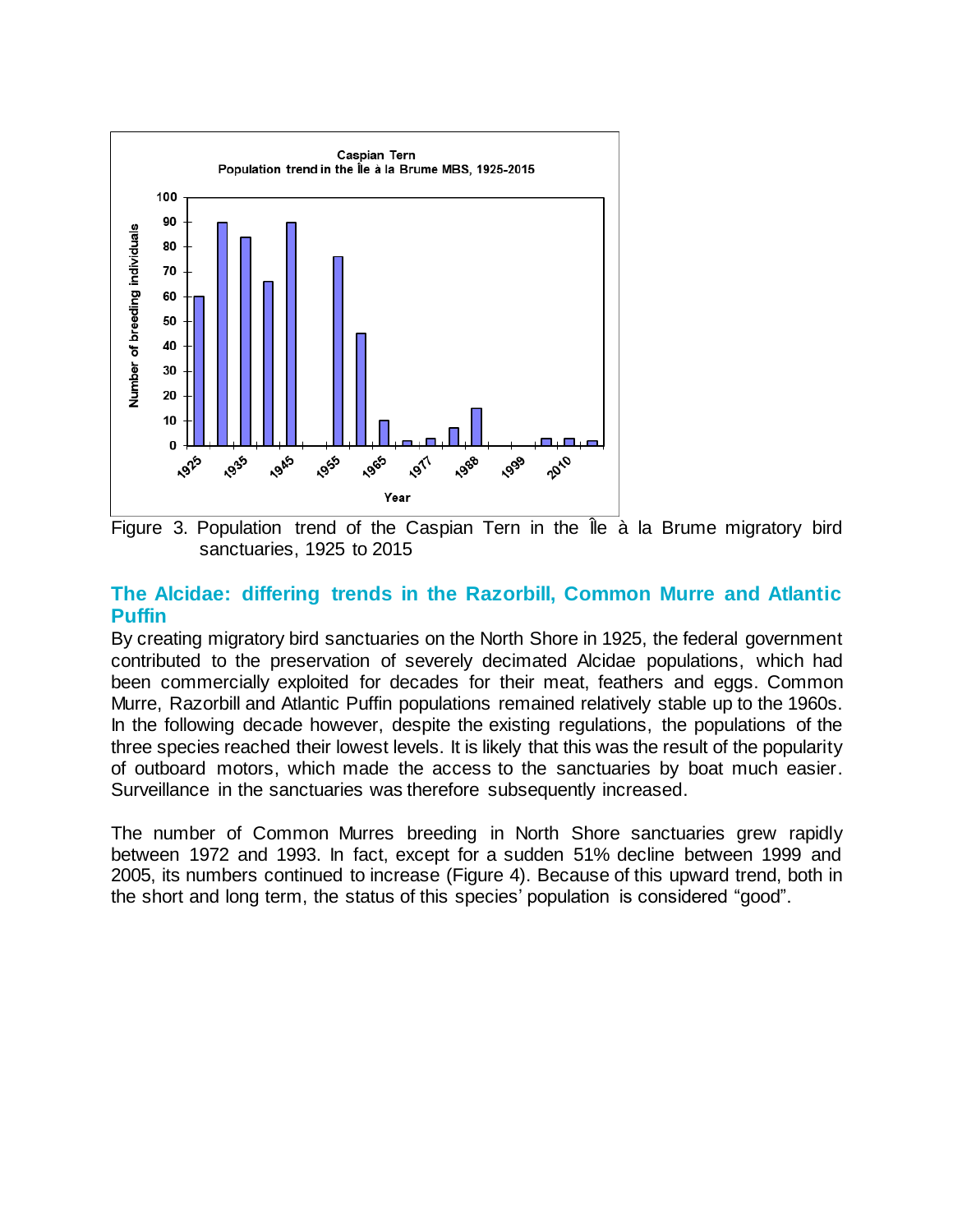

Figure 4. Population trend of the Common Murre in North Shore migratory bird sanctuaries, 1925 to 2015

The Razorbill's population trend is even more straightforward; its growth rate has been fairly consistent since 1982, never showing any sign of slowing down (Figure 5). Such an increase suggests that environmental conditions have been very favourable to Razorbills, especially food abundance, their diet being composed of small forage fishes such as capelin and sandlance. The status of this species' population is also considered "good".



Figure 5. Population trend of the Razorbill in North Shore migratory bird sanctuaries, 1925 to 2015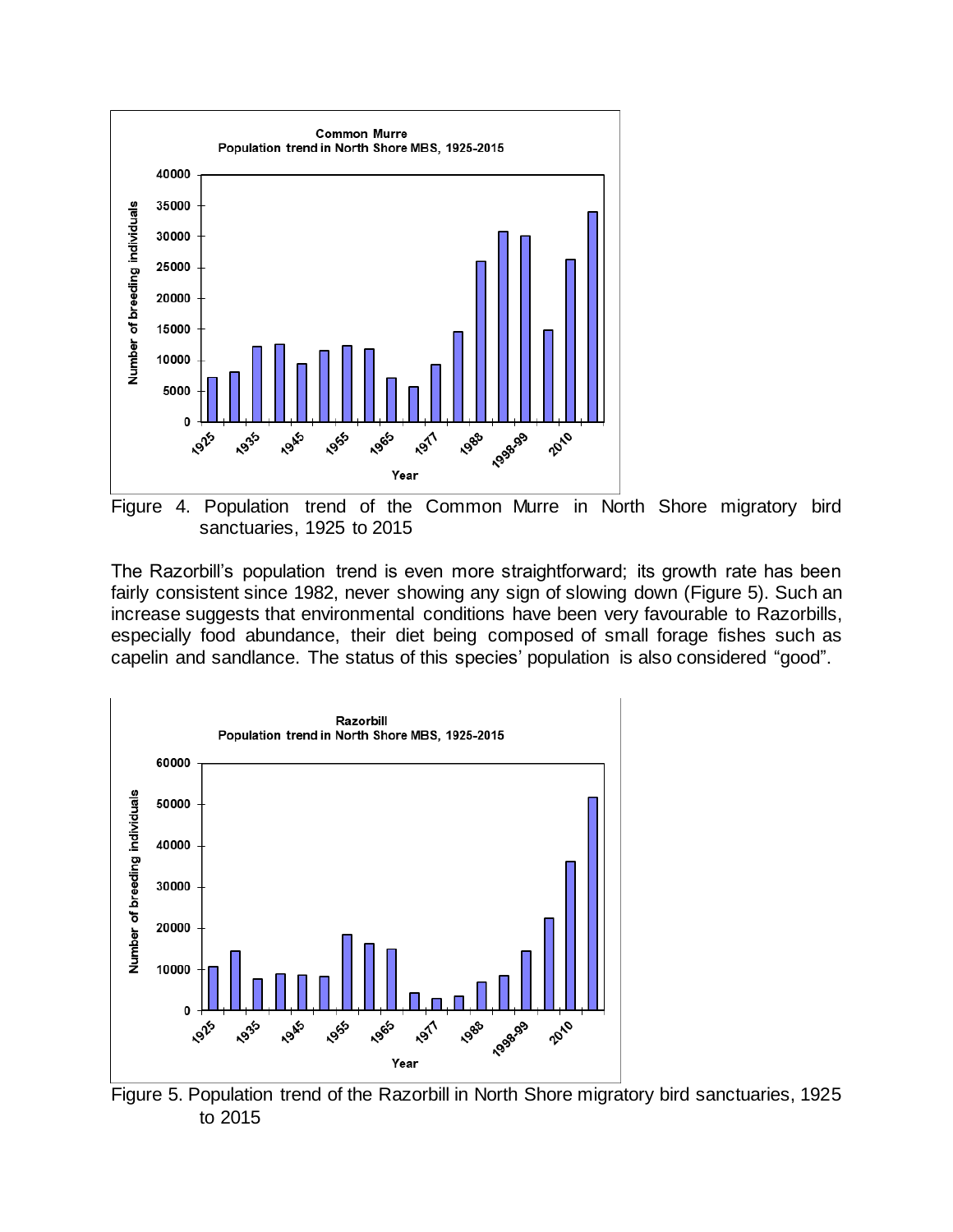The Atlantic Puffin is, however, the outlier for the Alcidae. The breeding population grew considerably between 1982 and 1993, followed by a sharp decline and then a stabilization (Figure 6). The result is a 19% long-term decline (since 1982) and a recent stable trend, which combine to give a "moderate" status assessment. The factors affecting the species are largely unknown, especially given that their diet is quite similar to that of Razorbills and Common Murres.



Figure 6. Population trend of the Atlantic Puffin in North Shore migratory bird sanctuaries, 1925 to 2015

# **Outlook**

Following the 2010 and 2015 censuses, population trends, both in the long term (compared to 1982) and short term (10 years), remained nearly unchanged for our five indicator species. If the assessments of "good" for the Common Murre and Razorbill, "moderate" for the Atlantic Puffin, "moderate-poor" for the Herring Gull, and "poor" for the Caspian Tern are combined, the resulting overall status of the indicator remains "moderate".

The continuation of the five-year censuses (the next of which is planned for 2021) will make it possible to verify whether these population trends will last over time. There may be several factors underlying the population trends, and in-depth studies would be necessary to better assess their significance.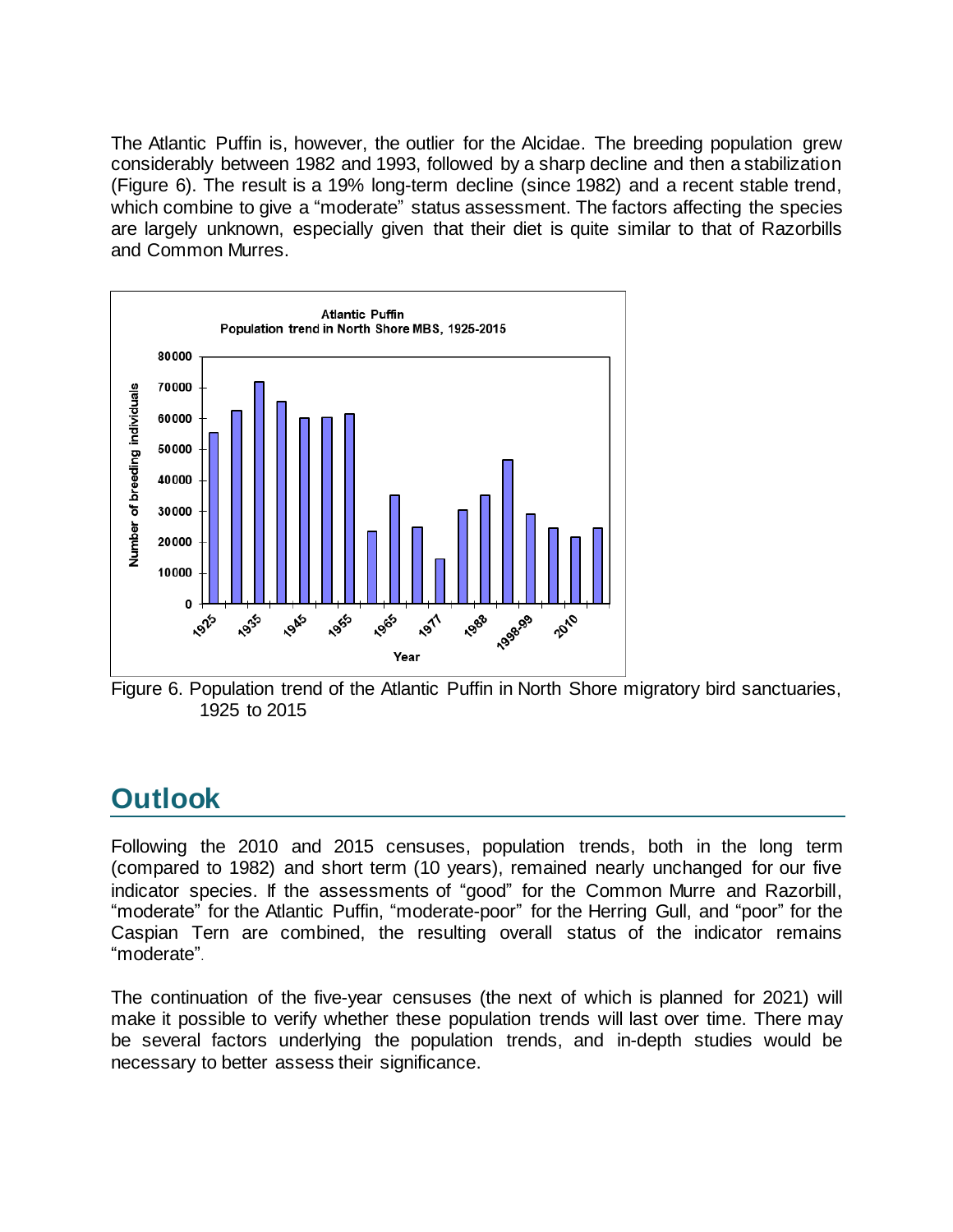### **For more information**

List of references used in the sheet and other relevant references.

Rail, J.-F. and R. Cotter. 2015. Seventeenth Census of Seabird Populations in the sanctuaries of the North Shore of the Gulf of St. Lawrence, 2010. Canadian Field-Naturalist, vol. 129 no 2, p. 152-158.

Rail, J.-F. and R. Cotter. 2007. Sixteenth census of seabird populations in the sanctuaries of the North Shore of the Gulf of St. Lawrence, 2005. Canadian Field-Naturalist, vol. 121 no 3, p. 287-294.

Chapdelaine, G. and P. Brousseau.1996. Diet of Razorbill *Alca torda* chicks and breeding success in the St. Mary's Island, Gulf of St. Lawrence, Quebec, Canada, 1990-1992. In W.A. Montevecchi (Ed.), Studies of High-latitude Seabirds. 4. Trophic Relationships and Energetics of Endotherms in Cold Ocean Systems. Environment Canada, Canadian Wildlife Service. Occasional Paper Series no 91, p. 27-36.

Wilhelm, S.I., J.-F. Rail, P.M. Regular, C. Gjerdrum and G.J. Robertson. 2016. Largescale changes in abundance of breeding Herring Gulls (*Larus argentatus*) and Great Black-Backed Gulls (*Larus marinus*) relative to reduced fishing activities in southeastern Canada. Waterbirds 39 (sp1): 136-142.

Rail, J.-F. and G. Chapdelaine. 2000. Diet of Herring Gull *Larus argentatus* chicks in the Gulf and Estuary of the St. Lawrence River, Quebec, Canada. Atlantic Seabirds, vol. 2, no 1, p. 19-34.